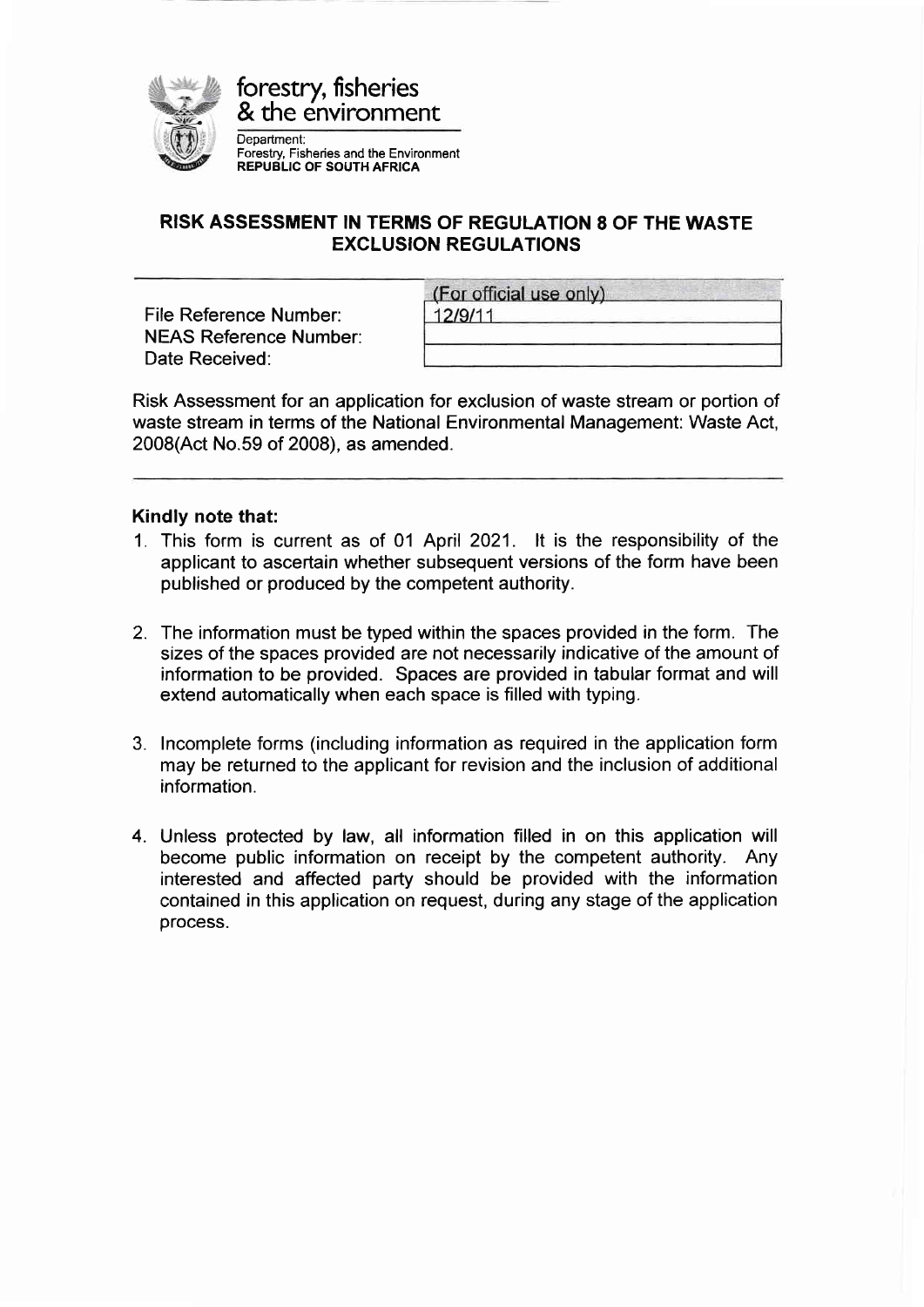| <b>BACKGROUND INFORMATION</b> |                                                       |
|-------------------------------|-------------------------------------------------------|
| <b>APPLICANT</b>              | <b>SA Steel Mills (Pty) Ltd</b>                       |
| <b>CONTACT PERSON</b>         |                                                       |
| <b>NAME</b>                   | <b>Ms Fatima Rawjee</b>                               |
| <b>ADDRESS</b>                | Old Kookfontein Farm, Main Kookfontein Road, Meyerton |
| <b>E-MAIL ADDRESS</b>         | fatima@sasteelmill.co.za                              |
| <b>TELEPHONE</b>              | 016 362 6045                                          |
| <b>CELL PHONE</b>             | 072 667 8508                                          |

| <b>WASTE GENERATING FACILITIY OR FACILITIES</b>                                                                  |                                                                                                                                                |                 |                 |              |                  |        |
|------------------------------------------------------------------------------------------------------------------|------------------------------------------------------------------------------------------------------------------------------------------------|-----------------|-----------------|--------------|------------------|--------|
| PHYSICAL ADDRESS OF FACILITY<br><b>OR FACILITIES</b>                                                             | Old Kookfontein Farm, Main Kookfontein Road, Meyerton                                                                                          |                 |                 |              |                  |        |
| <b>GPS CO-ORDINATES AT CORNERS</b>                                                                               |                                                                                                                                                | <b>LATITUDE</b> |                 |              | <b>LONGITUDE</b> |        |
| OF WASTE GENERATING FACILITY                                                                                     |                                                                                                                                                |                 |                 |              |                  |        |
| <b>OR FACILITIES</b>                                                                                             |                                                                                                                                                |                 |                 |              |                  |        |
| 1                                                                                                                | $26^{\circ}$                                                                                                                                   | 34 <sup>′</sup> | 15.38"          | $27^\circ$   | 59 <sup>′</sup>  | 16.92" |
| $\mathcal{P}$                                                                                                    | $26^\circ$                                                                                                                                     | 33 <sup>′</sup> | 52.01"          | $27^{\circ}$ | 59 <sup>°</sup>  | 36.00" |
| 3                                                                                                                | 26°                                                                                                                                            | $34^*$          | $03.52^{\circ}$ | $27^{\circ}$ | 59 <sup>°</sup>  | 49.65" |
| 4                                                                                                                | 26°                                                                                                                                            | 34 <sup>1</sup> | 15.23"          | $27^{\circ}$ | 59 <sup>°</sup>  | 54.56" |
| 5                                                                                                                | $26^\circ$                                                                                                                                     | $34^{\circ}$    | 23.20"          | $27^\circ$   | 59 <sup>°</sup>  | 53.10" |
| 6                                                                                                                | 26°                                                                                                                                            | 34 <sup>′</sup> | $23.15$ "       | $27^{\circ}$ | 59 <sup>°</sup>  | 47.45" |
| 7                                                                                                                | $26^\circ$                                                                                                                                     | 34 <sup>′</sup> | 18.31"          | $27^\circ$   | 59'              | 36.39" |
| 8                                                                                                                | 26°                                                                                                                                            | 34 <sup>′</sup> | 19.72"          | $27^\circ$   | 59'              | 26.68" |
| 9                                                                                                                | $26^\circ$                                                                                                                                     | 34 <sup>′</sup> | 18.10"          | 27°          | 59 <sup>°</sup>  | 20.93" |
| <b>WASTE STREAM OR PORTION OF A</b><br><b>WASTE STREAM TO BE EXCLUDED</b><br><b>FROM THE DEFINITION OF WASTE</b> | Used oil is generated from the secondary steel making processes<br>at the steel plant.                                                         |                 |                 |              |                  |        |
|                                                                                                                  | Used Oil: Re-refined into lubricants, processed into fuel oils, and<br>used as raw materials for the refining and petrochemical<br>industries. |                 |                 |              |                  |        |
| <b>BENEFICIAL USE/S</b>                                                                                          |                                                                                                                                                |                 |                 |              |                  |        |

| <b>WASTE GENERATING PROCESS</b>      |                                                                    |
|--------------------------------------|--------------------------------------------------------------------|
|                                      | Steel scrap is delivered to site by road transport. After weighing |
|                                      | at the weigh bridge the steel scrap is segregated, prepared,       |
|                                      | classified and accordingly stocked in the scrap storage area.      |
|                                      | Prepared steel scrap is bought to the melting shop and fed into    |
|                                      | the furnace/s from an overhead crane. The scrap steel is melted    |
|                                      | in the furnaces. Slag (impurities from the steel) forms on top of  |
|                                      | the molten steel in the furnaces. This is poured off the molten    |
|                                      | steel. The molten steel is tapped out of the furnace to a ladle    |
|                                      | refining furnace where it undergoes refining. After attaining the  |
|                                      | final chemical composition and appropriate temperature of the      |
|                                      | molten steel, the ladle is taken to the Continuous Casting         |
|                                      | Machine (CCM) for billet casting. In continuous casting, the       |
| <b>DETAILED DESCRIPTION OF WASTE</b> | molten metal is cast into a water-cooled die, which is open at the |
| <b>GENERATING PROCESS1</b>           | bottom. The die gives the desired form to the product. Through     |

<sup>&</sup>lt;sup>1</sup> A process flow chart must be attached with this form for the process description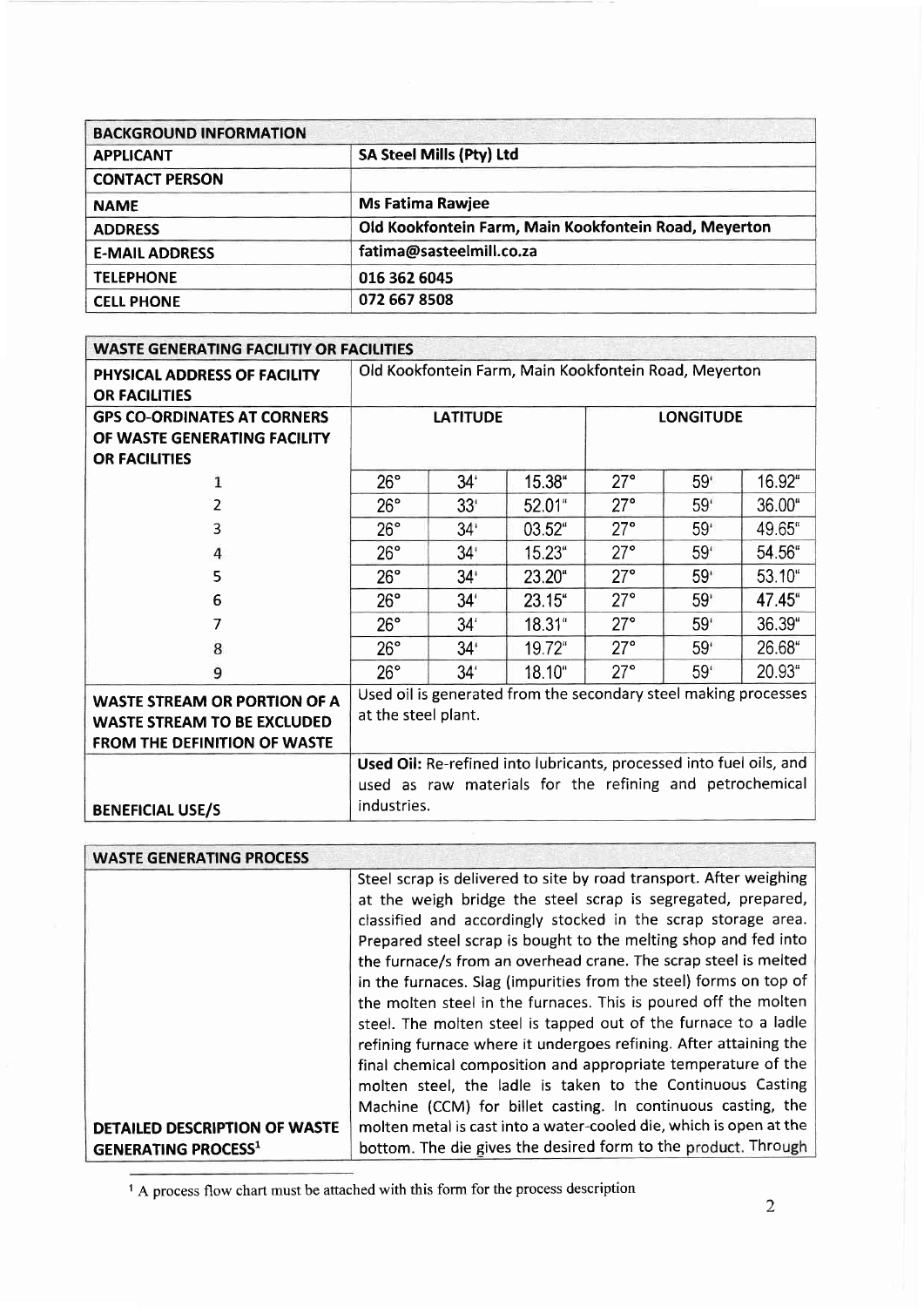|                                                         | intensive cooling, the outside of the metal product solidifies,                                                                                                                                                                                                                                                                                                                                                                                                                                                                                                                                                                                                                                                                                                                                |                |  |
|---------------------------------------------------------|------------------------------------------------------------------------------------------------------------------------------------------------------------------------------------------------------------------------------------------------------------------------------------------------------------------------------------------------------------------------------------------------------------------------------------------------------------------------------------------------------------------------------------------------------------------------------------------------------------------------------------------------------------------------------------------------------------------------------------------------------------------------------------------------|----------------|--|
|                                                         | while it is slowly pulled out of the mould. Through continuous                                                                                                                                                                                                                                                                                                                                                                                                                                                                                                                                                                                                                                                                                                                                 |                |  |
|                                                         | pouring and extraction, the product gets longer. After horizontal                                                                                                                                                                                                                                                                                                                                                                                                                                                                                                                                                                                                                                                                                                                              |                |  |
|                                                         | straightening, a mechanical shear cuts the billet into the desired                                                                                                                                                                                                                                                                                                                                                                                                                                                                                                                                                                                                                                                                                                                             |                |  |
|                                                         | length. From here the billets are either fed hot into the mills for                                                                                                                                                                                                                                                                                                                                                                                                                                                                                                                                                                                                                                                                                                                            |                |  |
|                                                         | further processing or the steel billets are stacked on a cooling                                                                                                                                                                                                                                                                                                                                                                                                                                                                                                                                                                                                                                                                                                                               |                |  |
|                                                         | bed. Hereafter the billets are temporarily stored on site before                                                                                                                                                                                                                                                                                                                                                                                                                                                                                                                                                                                                                                                                                                                               |                |  |
|                                                         | dispatch by road transport or by later use in the mills where they                                                                                                                                                                                                                                                                                                                                                                                                                                                                                                                                                                                                                                                                                                                             |                |  |
|                                                         | are re-heated for rolling in the re-heating furnaces.                                                                                                                                                                                                                                                                                                                                                                                                                                                                                                                                                                                                                                                                                                                                          |                |  |
|                                                         | At the steel rolling mills, the steel billets undergo a three-phase<br>hot rolling process to form "standard" steel products. Billets are<br>fed into the mills and pass-through rollers which rolls the billets<br>a little thinner each time until they start to form the desired<br>shape. At the finishing section the end products are passed onto<br>a colling bed and then through a straightener, cut to length using<br>cold shearing machines, Randoms are selected and set aside and<br>first grade products are packaged and stacked for dispatch via<br>road transport vehicles.<br>Air emissions from the furnaces are managed by a pollution<br>control system whereby the fumes are extracted and cleaned<br>prior to being released. The impurities that are removed from the |                |  |
|                                                         | emissions, in the form of zinc dust, are collected in bags.                                                                                                                                                                                                                                                                                                                                                                                                                                                                                                                                                                                                                                                                                                                                    |                |  |
|                                                         | Mill scale is the surface of the billets (and to a lesser degree the<br>long products) that flakes off during the cooling (and shaping and<br>rolling) process/es.                                                                                                                                                                                                                                                                                                                                                                                                                                                                                                                                                                                                                             |                |  |
|                                                         | Refractory bricks are used to line the furnaces. These break from<br>the intensive heat and need to be replaced.                                                                                                                                                                                                                                                                                                                                                                                                                                                                                                                                                                                                                                                                               |                |  |
|                                                         | Oil is burned to power the reheating furnaces at the mill. The<br>used oil will be re-refined/ processed for re-use.                                                                                                                                                                                                                                                                                                                                                                                                                                                                                                                                                                                                                                                                           |                |  |
|                                                         | Refer to Annexure 2 for the Process Flow Diagram.                                                                                                                                                                                                                                                                                                                                                                                                                                                                                                                                                                                                                                                                                                                                              |                |  |
| <b>PRODUCTION PROCESS FLOW</b><br><b>CHART ATTACHED</b> | <b>YES</b>                                                                                                                                                                                                                                                                                                                                                                                                                                                                                                                                                                                                                                                                                                                                                                                     | <b>NO</b>      |  |
| <b>WASTE CLASSIFICATION</b>                             | <b>HAZARDOUS</b>                                                                                                                                                                                                                                                                                                                                                                                                                                                                                                                                                                                                                                                                                                                                                                               | <b>GENERAL</b> |  |
| IF HAZARDOUS LIST THE HAZARDS<br>OF THE WASTE           | Used Oil: Hazardous to the environment with long-lasting<br>effects.                                                                                                                                                                                                                                                                                                                                                                                                                                                                                                                                                                                                                                                                                                                           |                |  |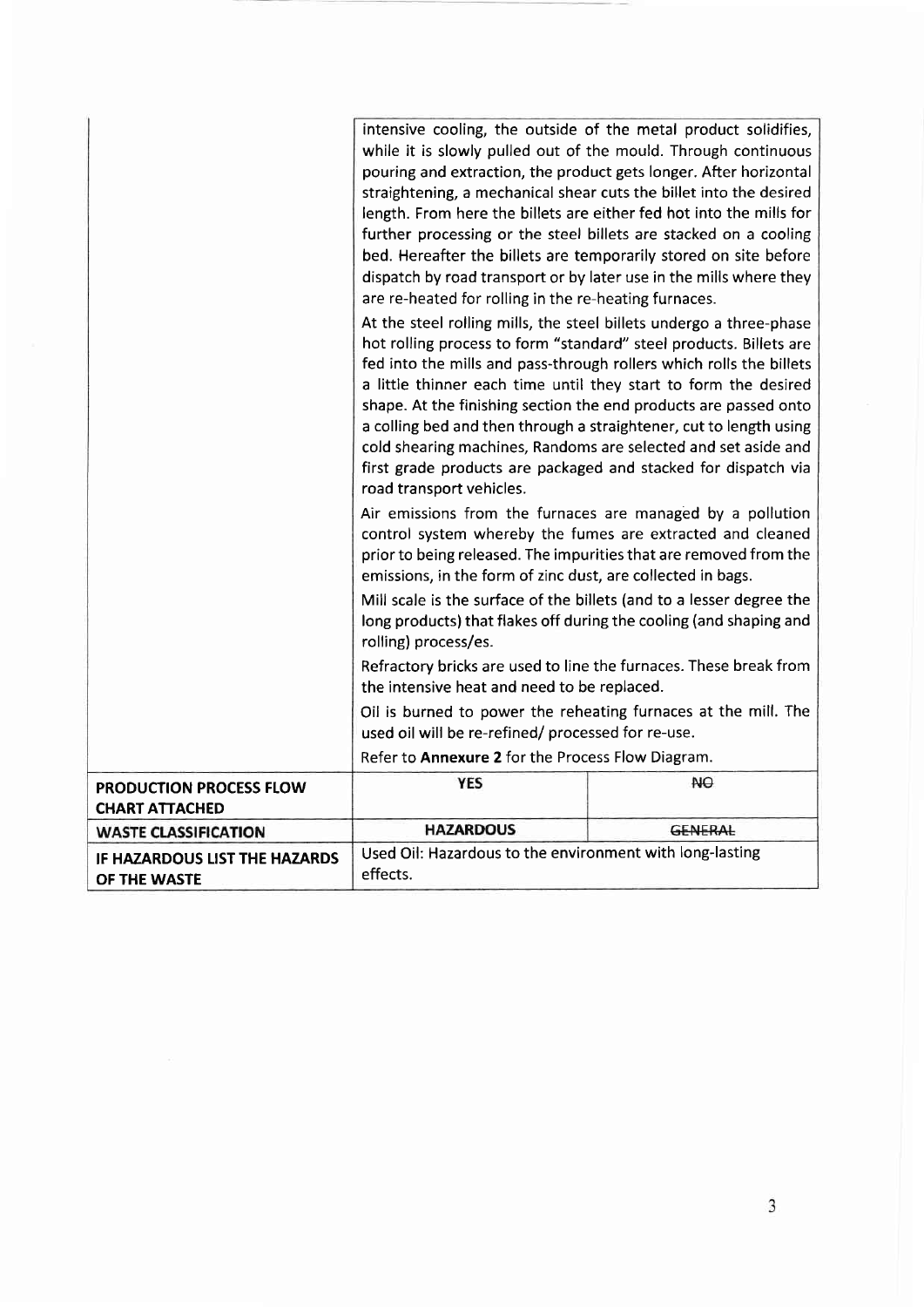# RISK ASSESSMENT WITHOUT MITIGATION

| <b>Activity</b>                                                                                                                                                                                                                                                                                                             | <b>Risk Description</b><br><b>Environmental</b>                                                                                                                                                     |                                                       |                 | <b>Assessment of Risk</b> |                       |                 | <b>Significance</b> |             |
|-----------------------------------------------------------------------------------------------------------------------------------------------------------------------------------------------------------------------------------------------------------------------------------------------------------------------------|-----------------------------------------------------------------------------------------------------------------------------------------------------------------------------------------------------|-------------------------------------------------------|-----------------|---------------------------|-----------------------|-----------------|---------------------|-------------|
|                                                                                                                                                                                                                                                                                                                             |                                                                                                                                                                                                     | <b>Receptors</b>                                      | <b>Impact</b>   | <b>Probability</b>        | <b>Magnitude</b>      | <b>Duration</b> | <b>Scale</b>        |             |
| Steel making<br>processes including,<br>but not limited to:<br>Steel scrap<br>delivery and sorting<br>Melting of the steel<br>scrap in the<br>furnaces<br>Casting of the steel<br>billets<br>Reheating the<br>billets (when<br>needed)<br>Rolling the billets to<br>form end products<br>Sorting and<br>dispatching the end | The processes and<br>associated activities<br>(vehicle movement) are<br>noisy and could impact<br>on the surrounding<br>properties.                                                                 | Surrounding<br>community sense of<br>place            | Negative        | 2                         | $\mathbf{2}^{\prime}$ | 5               | $\overline{2}$      | 18 Low      |
|                                                                                                                                                                                                                                                                                                                             | The processes involve<br>many health risks and<br>hazards to the workers<br>and employees at the<br>plant.                                                                                          | Human health and<br>safety                            | <b>Negative</b> | 4                         | 6                     | 5               | 1                   | 48 Moderate |
| Storage of steel scrap.                                                                                                                                                                                                                                                                                                     | The improper storage of<br>steel scrap could result<br>in stormwater pollution<br>and subsequently<br>pollution of natural water<br>resources or municipal<br>systems as well as soil<br>pollution. | Soil<br>Surface water quality<br>Ground water quality | Negative        | 3                         | 4                     | $\overline{3}$  | $\overline{2}$      | 27 Low      |
| Storage of waste/ by-<br>products                                                                                                                                                                                                                                                                                           | The improper storage of<br>waste/ by-products<br>generated from the<br>processes could result                                                                                                       | Soil<br>Surface water quality<br>Ground water quality | <b>Negative</b> | $\overline{4}$            | 6                     | $\overline{3}$  | $\overline{2}$      | 44 Moderate |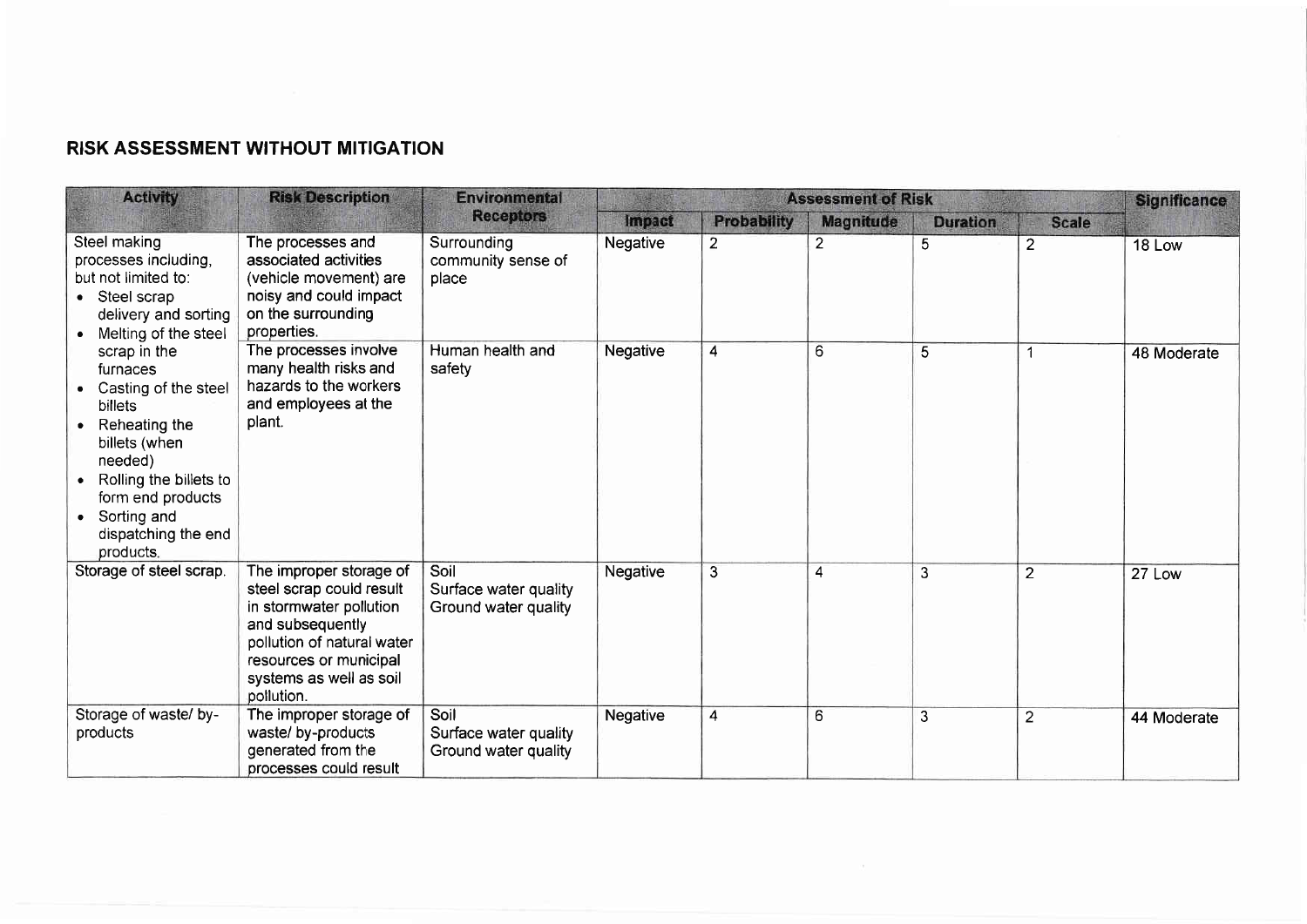|                                                               | in the pollution of natural<br>resources including soil,<br>surface water and<br>ground water.                                                                                                               |                                                                             |          |                |    |                |                |             |
|---------------------------------------------------------------|--------------------------------------------------------------------------------------------------------------------------------------------------------------------------------------------------------------|-----------------------------------------------------------------------------|----------|----------------|----|----------------|----------------|-------------|
| Disposal or removal of<br>waste/ by-products<br>from the site | The improper disposal<br>or removal of waste/ by-<br>products generated from<br>the processes could<br>result in the pollution of<br>natural resources<br>including soil, surface<br>water and ground water. | Soil<br>Surface water quality<br>Ground water quality                       | Negative | 4              | 6  | $\overline{4}$ | $\overline{2}$ | 48 Moderate |
| Use of groundwater for<br>the processes in the<br>plant       | The depletion of natural<br>resources through the<br>unauthorized use of<br>groundwater.                                                                                                                     | Groundwater quantity                                                        | Negative | $\overline{2}$ | 8  | 4              | $\overline{3}$ | 30 Moderate |
|                                                               | The risk of sinkhole<br>formation.                                                                                                                                                                           | Geology<br>Human health and<br>safety                                       | Negative | 3              | 10 | 5              | $\overline{2}$ | 51 Moderate |
| Storage and handling<br>of fuel and hazardous<br>substances   | Improper management<br>relating to the use of<br>hazardous substances<br>could result in pollution.                                                                                                          | Soil<br>Surface water quality<br>Ground water quality                       | Negative | $\overline{4}$ | 6  | 4              | $\overline{2}$ | 48 Moderate |
|                                                               | Risk of fires or other<br>emergency situations<br>associated with the<br>possible improper<br>storage and handling of<br>fuel and other<br>hazardous substances.                                             | Human health and<br>safety<br>Surrounding<br>community health and<br>safety | Negative | 3              | 8  | 5              | $\overline{2}$ | 45 Moderate |
| Effluent discharge                                            | Improper management<br>or discharge of effluent<br>(which does not meet<br>DWS and municipal                                                                                                                 | Soil<br>Surface water quality<br>Ground water quality                       | Negative | 4              | 6  | 4              | 3              | 52 Moderate |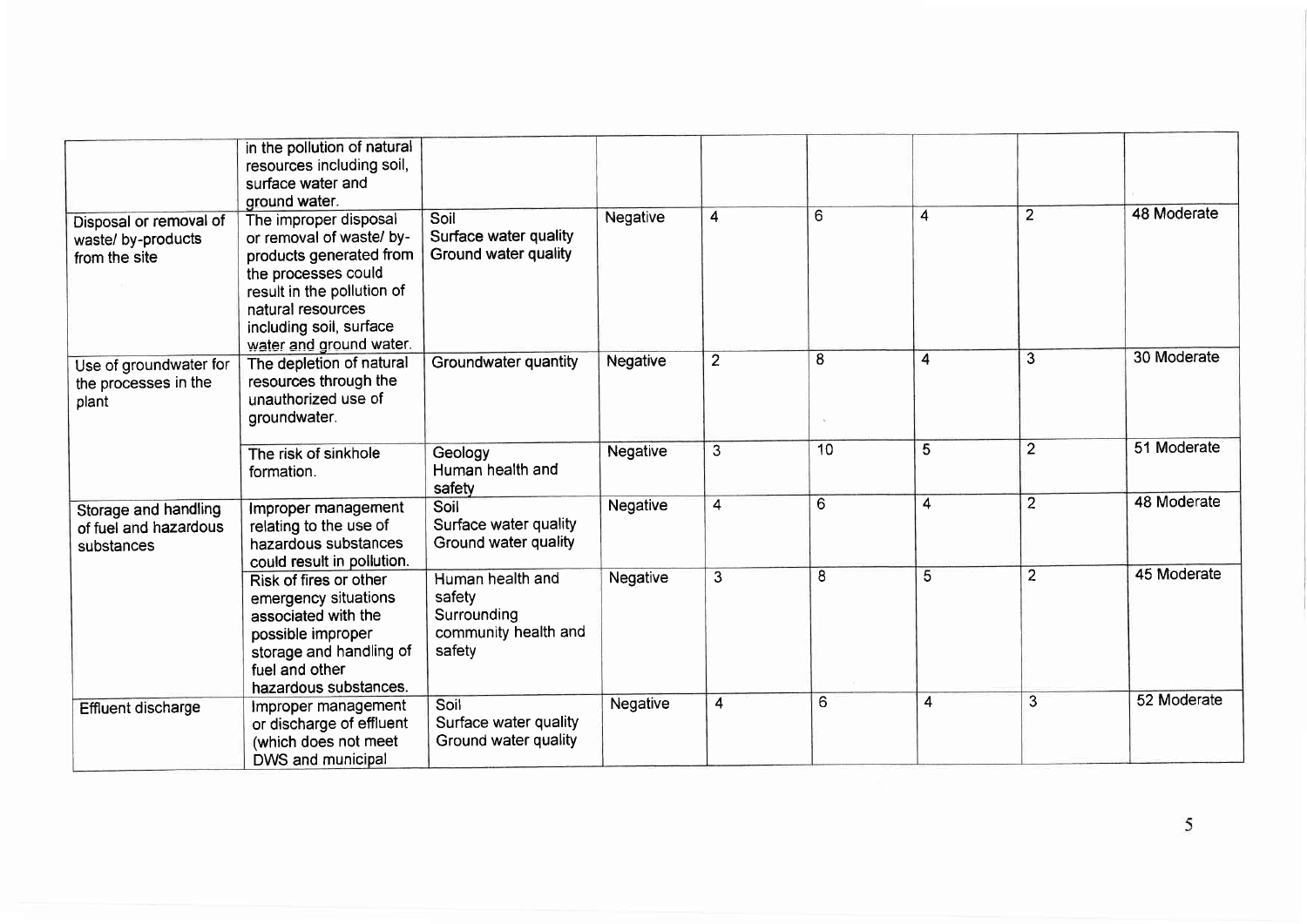|                                                                 | standards) could<br>contaminate soil and<br>water resources.                                                                                                                              |                                                                           |          |                |   |   |                |             |
|-----------------------------------------------------------------|-------------------------------------------------------------------------------------------------------------------------------------------------------------------------------------------|---------------------------------------------------------------------------|----------|----------------|---|---|----------------|-------------|
| Waste management<br>and storage                                 | Improper waste<br>management and<br>housekeeping could<br>have a negative impact<br>on the aesthetics of the<br>area and could be an<br>eye-sore to the<br>surrounding community.         | Surrounding<br>community sense of<br>place                                | Negative | $\overline{2}$ | 4 | 5 | $\overline{2}$ | 22 Low      |
| Air emissions from the<br>various furnaces and<br>coal gasifier | Air emissions from the<br>various processes and<br>activities on the site<br>could negatively impact<br>the surrounding<br>community as well as<br>the health of workers at<br>the plant. | Air quality<br>Human health<br>Surrounding<br>community sense of<br>place | Negative | 4              | 6 | 4 | 3              | 52 Moderate |

 $\sim$ 

 $\sim 10^{11}$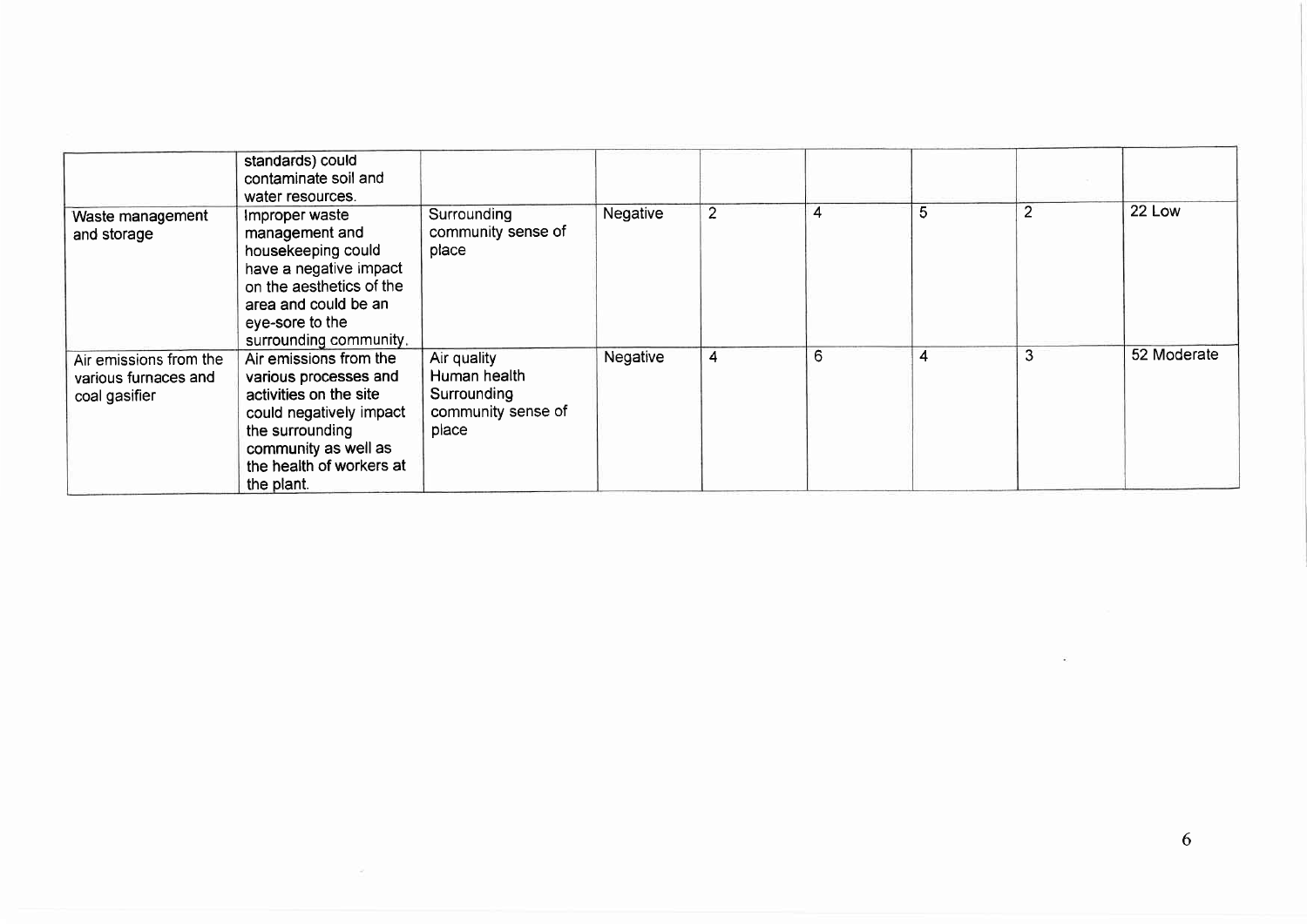The following factors and criteria must be used to assess the impacts of the activities:

| <b>CRITERIA</b>             |                                           |  |  |  |
|-----------------------------|-------------------------------------------|--|--|--|
| <b>Magnitude (Severity)</b> | <b>Duration</b>                           |  |  |  |
| $10 - \text{Very high}$     | 5 - Permanent (longer than 10<br>years)   |  |  |  |
| $8 - High$                  | $4 - Long term (5 - 10 years)$            |  |  |  |
| $6 -$ Moderate              | 3 - Medium term (12 months to 5<br>years) |  |  |  |
| $4 - Low$                   | $2 -$ Short term (< 12 months)            |  |  |  |
| 2 - Minor                   | $1 -$ Immediate                           |  |  |  |
| <b>Scale</b>                | <b>Probability (Likelihood)</b>           |  |  |  |
| 5 - International           | $5 -$ Definite                            |  |  |  |
| 4 - National                | 4 - Highly probable                       |  |  |  |
| $3 -$ Regional              | 3 - Medium probability                    |  |  |  |
| $2 - Local$                 | $2 -$ Low probability                     |  |  |  |
| $1 -$ Site only             | $1 -$ Improbably                          |  |  |  |
| $0 - None$                  | $0 - None$                                |  |  |  |

### **Magnitude**

Measures the size of the impact

### Duration

Duration refers to the lifetime of the impact i.e., how long it will last

#### Scale

The scale refers to the extent of the impact

### **Probability**

The probability refers to the chance of the impact to occur. The potential impact could be most likely to occur, unlikely, etc.

### Assessment of Significance of lmpact

Significance rating of the potential impact illustrates the importance of the impact itself. The size of the area affected by pollution may be extremely high, but the significance of this effect is dependent on the concentration or level of pollution in that area. ln order to determine the significance of an impact, the following method should be used:

Significance (S) = (Magnitude + Duration + Scale) x Probability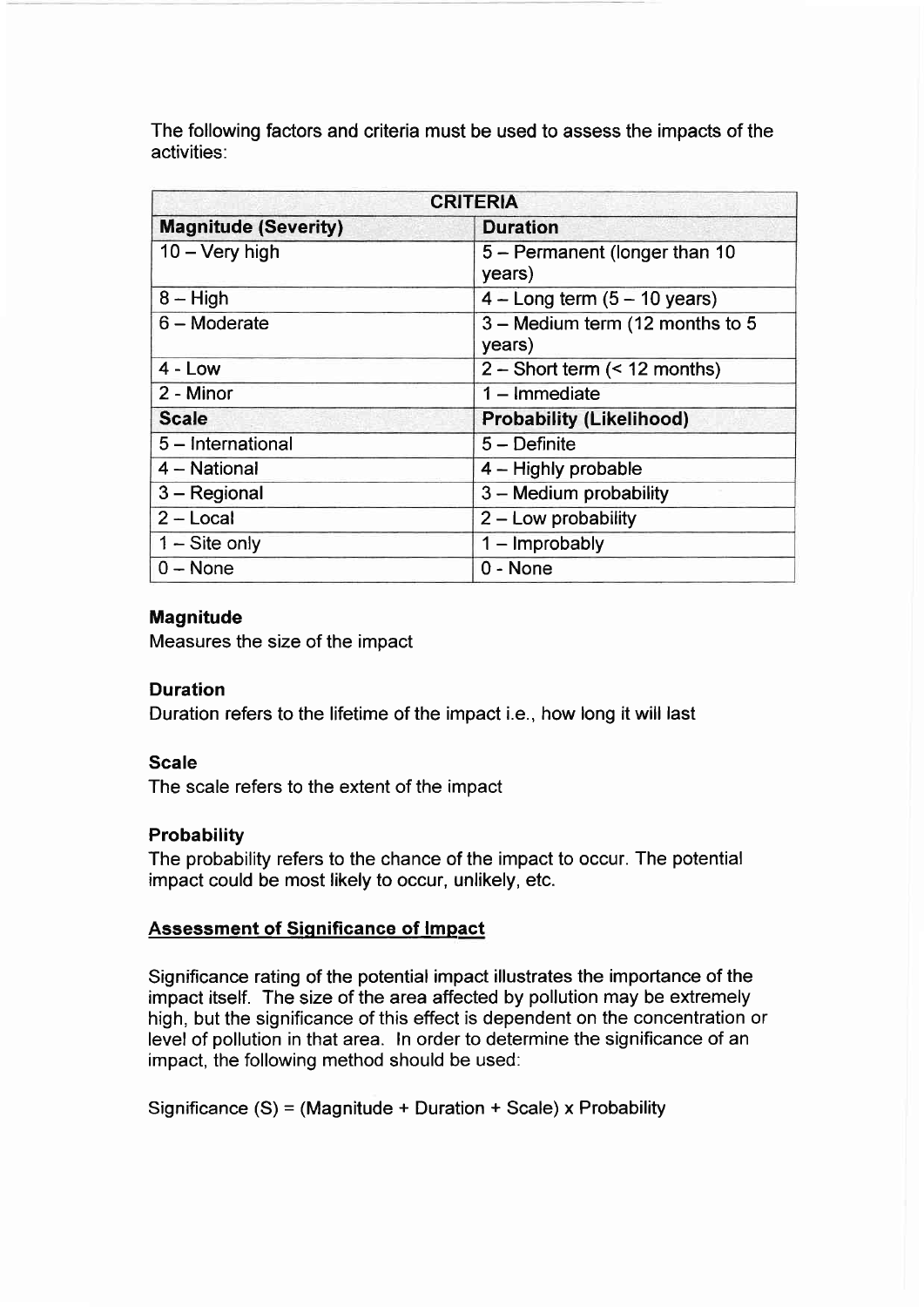The values of S must then be categorised as follows:

| <b>RATING</b> |                          | <b>DESCRIPTION</b>                                                                                                                                         |
|---------------|--------------------------|------------------------------------------------------------------------------------------------------------------------------------------------------------|
| SP > 60       | High significance        | An impact which could influence the decision about whether or to<br>proceed with the activities regardless of any possible mitigation                      |
| SP 30 - 60    | Moderate<br>significance | An impact or benefit which is sufficiently important to require<br>management, and which could have an influence on the decision<br>unless it is mitigated |
| SP < 30       | Low significance         | Impacts with little real effect and which will not have an influence<br>on or require modification of the activities                                       |
| $+$           | Positive impact          | An impact that is likely to result in a positive consequence/effect                                                                                        |